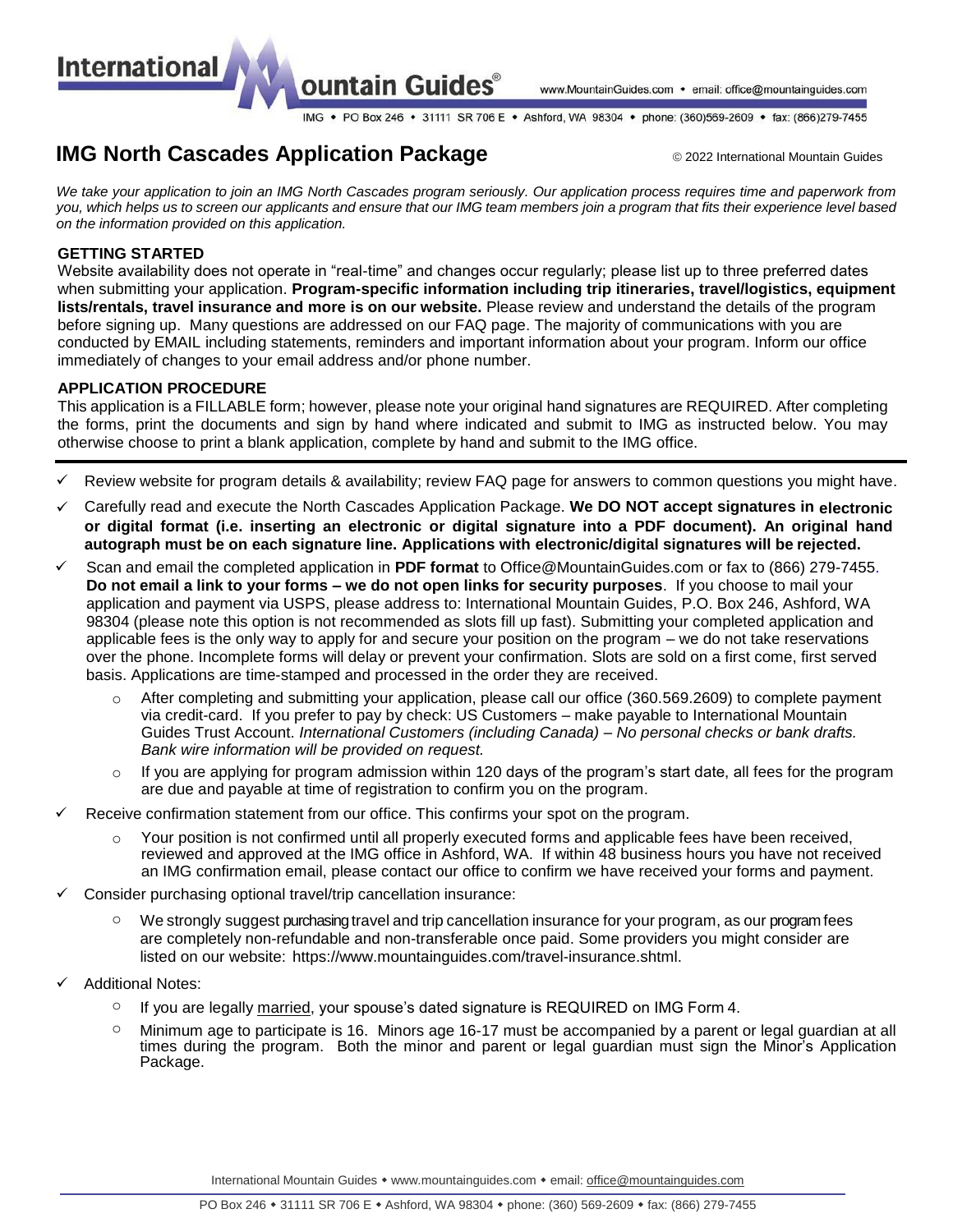# **IMG FORM 1: General Terms and Conditions (Page 1 of 2)**

**International Mountain Guides, LLC. ("IMG") reserves the right to deny participation to any individual. Upon acceptance of your Application Package and confirmation by IMG, applicants are deemed Participants of the program and are subject to all of the following terms and conditions:** 

This service is operated by International Mountain Guides, LLC, a Concessioner under contract with the U.S. Government and administered by the National Park Service. The Concessioner is responsible for conducting these operations in a satisfactory manner. Prices are approved by the National Park Service.

Please address comments to: Superintendent, North Cascades National Park 810 SR 20, Sedro-Woolley, Washington 98284

## **RESPONSIBILITIES OF PARTICIPANTS**

- We expect participants to be in good health and possess the physical fitness level required for their particular program. We expect participants to bring proper personal clothing and equipment.
- Participants need to read and understand the materials posted on our website regarding the program and its objectives, itinerary and travel plans. Participants should contact IMG if questions arise.
- Participants are expected to work together as a team with consideration for fellow members.

## **IMG DISCRETION**

- IMG requires Participants to be prepared physically, technically and psychologically for all programs and IMG reserves the right to dismiss a Participant from a program at any time based on any factors that IMG discovers.
- Participants must supply IMG true, complete and accurate information on the Participant Information form (including the information concerning training and prior mountaineering experience), Participant Medical Information form, and in any other written or oral communications.
- IMG reserves the right to dismiss any Participant or send any Participant down to lower altitude at any time if, in the sole judgment of IMG, it is in the best interest of that Participant or any other person.
- IMG reserves the right to change, alter or cancel the itinerary as, in IMG'S sole discretion, IMG finds necessary for the proper and safe conduct of the program.
- Participants acknowledge that IMG program plans are necessarily subject to change based on a number of factors, including but not limited to weather, terrain, changes in costs, and many other factors, and that IMG has complete discretion to effect any change of plans to accommodate any of these or other factors, including but not limited to increases in program fees, changes to the program schedule or itinerary, change of guides or staff, and changes to any means of conveyance, when deemed necessary or advisable, without notice and without allowance of refund and with the liability for any increased program fees, if any, to be borne by each participant.

# **OTHER TERMS AND CONDITIONS**

- Participants authorize and release to IMG the use of their image in any photograph or video recording for any legal purpose of IMG.
- Participants understand that no guarantees have been made with respect to the program objectives.
- I agree that Washington law shall be applied in any legal action involving the interpretation, validity and/or enforceability of this agreement or any disagreement or legal action between the parties, and that any legal action, lawsuits or arbitration resulting from my participation in this activity shall be brought only in Pierce County, Washington.
- IMG hereby gives notice that it only serves as an agent for hotels, transportation companies, land operators, and suppliers of travel services, and that no responsibility or liability is assumed by IMG in connection with any travel service, including but not limited to airlines, hotels, and motor vehicle operators, and that IMG will not be responsible for any act, error, omission, nor any injury, loss, accident, delay, irregularity, or danger by a supplier of travel services to Participants.
- Participants acknowledge that they are advised to buy personal life, medical, accident, travel, disability, baggage, cancellation, rescue, and other insurance that may pertain to their participation in the program. Participants understand that IMG provides them with no such insurance coverage.

# **PROGRAM CANCELLATION**

- IMG reserves the right to cancel a trip for any reason prior to departure. In that event, IMG will refund application and program fees paid by Participants.
- In the event of a program cancellation and upon refund to Participants of all program fee payments, IMG shall be released from any further liability to Participants, including but not limited to liability for additional costs Participants may have incurred, pre-departure expenses, non-refundable advance purchase air tickets, equipment purchases and medical expenses.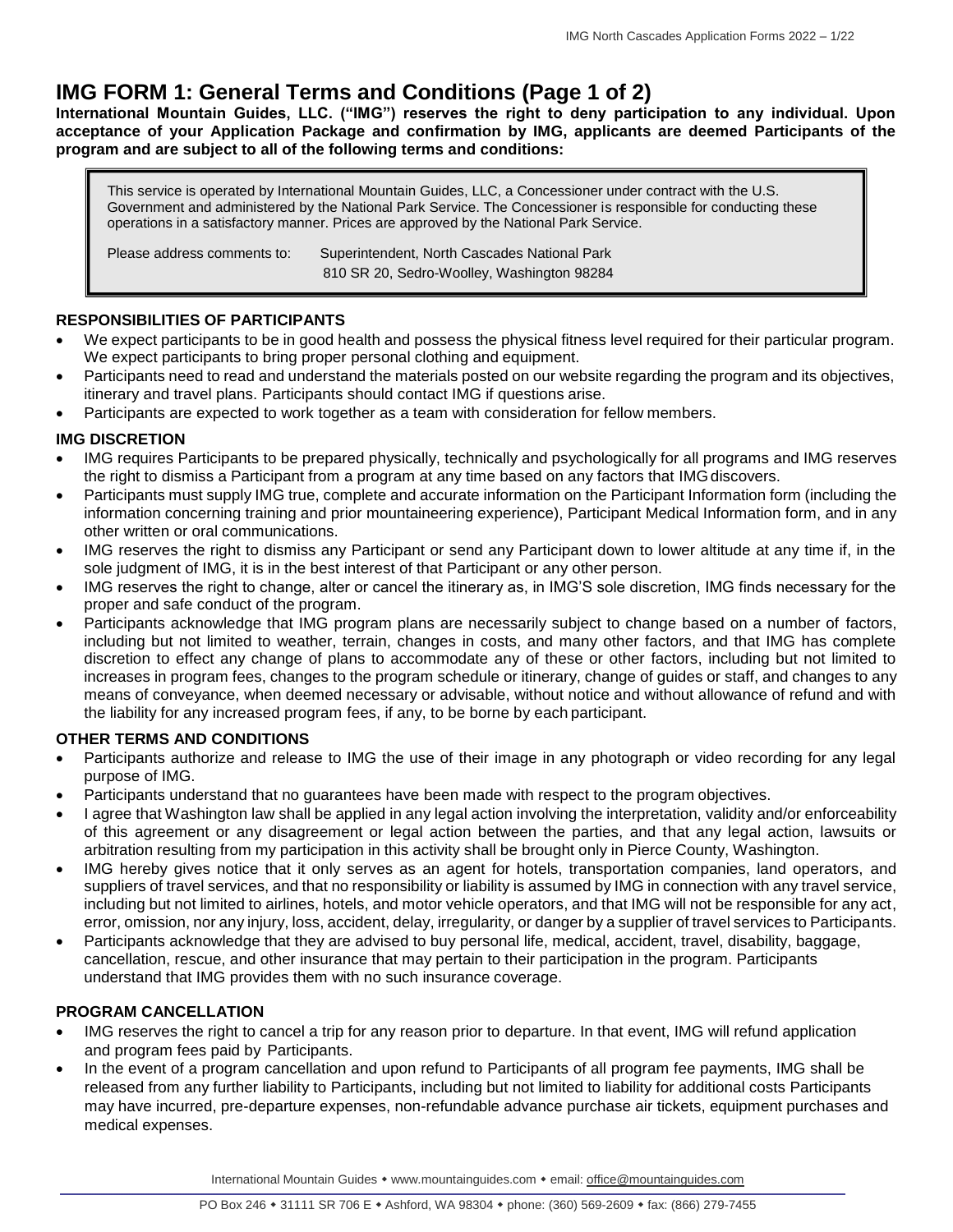# **IMG FORM 1: General Terms and Conditions (Page 2 of 2)**

# **PROGRAM FEES AND PAYMENTS**

- Registration for IMG North Cascades programs requires the completed IMG North Cascades Application Package and a minimum \$500.00 non-refundable application fee. Fees are payable by check, Visa/Master Card/AMEX (3% surcharge for each card transaction) or bank wire. Full payment is required at registration if within 120 days of the program date. Application Fees apply toward program fees.
- Final balance of fees is due at 120 days before the first scheduled date of the program. We encourage you to forward payment to our office prior to that time. It is the participant's responsibility to adhere to the fee payment schedule. Late or non-payment of fees will result in cancellation of program reservations and forfeiture of all fees paid.

### **CANCELLATION, CHANGE AND REFUND POLICY**

- All program cancellations must be made in writing by the participant to IMG. Program cancellations made greater than 120 days before the program date will result in refund of all fees paid less a \$500.00 cancellation fee for each cancelled program. Cancellations made within 120 days of the program date will result in forfeiture of payments made. All fees are 100% non-refundable and non-transferable; fees may not be held over for any future IMG programs. We strongly suggest a travel and trip cancellation insurance policy.
- Changes to program dates that are requested greater than 120 days before the customer's scheduled program will be allowed for programs of equal or greater value, subject to availability within the current calendar year, with a \$100 change fee imposed. **No changes are allowed within 120 days of the scheduled program.**

**AGREEMENT: I, (**Applicant print full name**),** of my own free will, for my family, minor children, spouse, dependent parents, my heirs and executors, assigns and myself, have had a full opportunity to review this document and I have read, understand and agree to the General Terms and Conditions contained herein. I have also read the other Forms in the IMG Application Package, IMG program materials and relevant website information (e.g. Fee Payment Schedule, Itinerary, Personal Equipment Checklist, and other documents, maps, accounts, and information pertinent to the program and I understand and agree to the information, terms and conditions contained therein. The above named forms are incorporated herein.

Applicant's Signature: <u>Date: (MM/DD/YYYY)</u> We DO NOT accept signatures in an electronic or digital format (i.e. inserting an electronic or digital signature into a PDF document). An original autograph must be on each signature line.

## **THIS APPLICATION PACKAGE IS SUBJECT TO FINAL ACCEPTANCE BY IMG IN ASHFORD, WA.**

If under 18, Parent must also SIGN: Date: (MM/DD/YYYY)

Parent of minor PRINT full name:

If the Parent is divorced, by signing this agreement, signing Parent acknowledges that they have the legal right to sign on behalf of the minor child.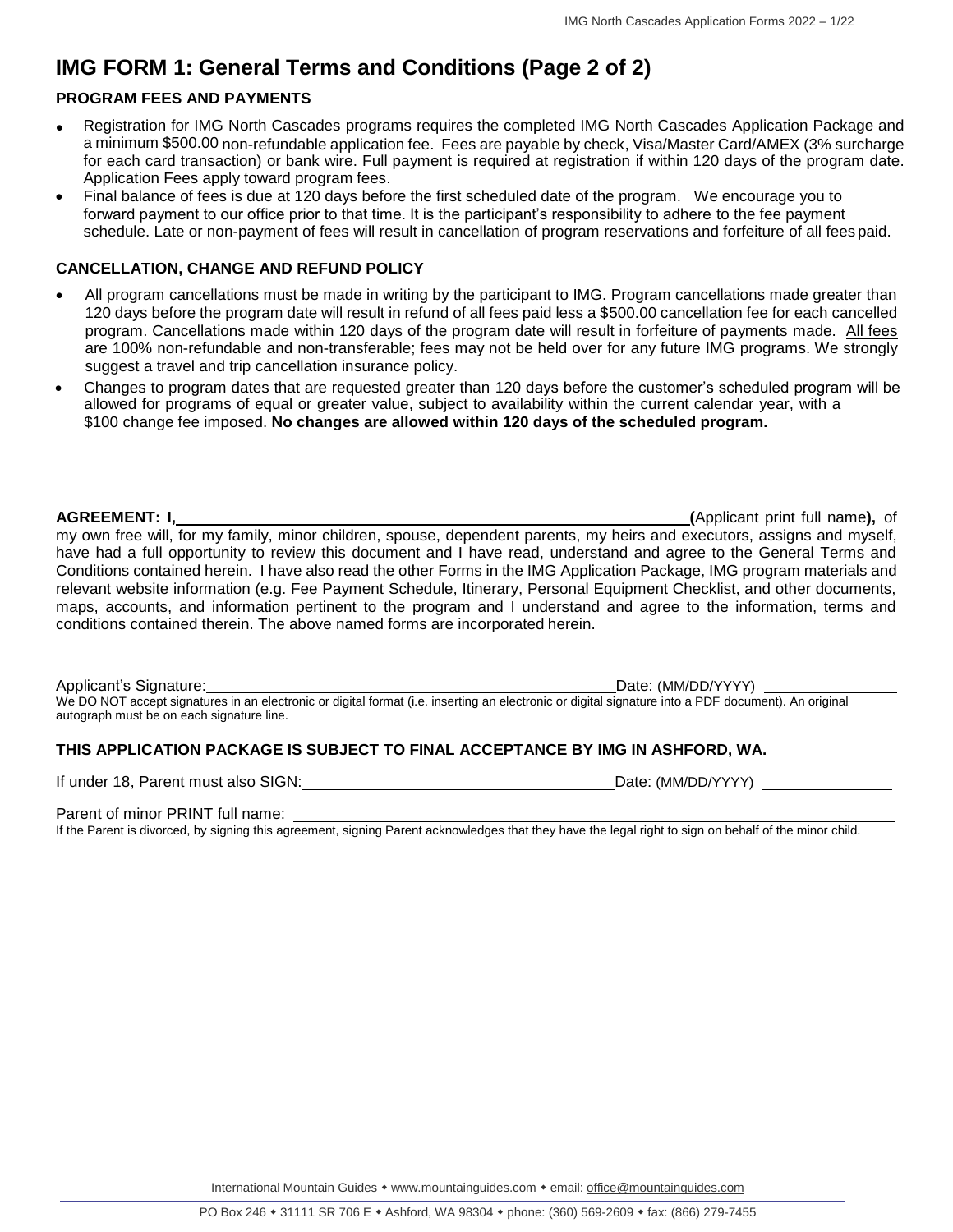# **IMG FORM 2: Applicant Information All fields are REQUIRED – Please print clearly**

| A. Personal Information        |                                                                                                                                                                                                                |                                                                                                                                                           |
|--------------------------------|----------------------------------------------------------------------------------------------------------------------------------------------------------------------------------------------------------------|-----------------------------------------------------------------------------------------------------------------------------------------------------------|
|                                |                                                                                                                                                                                                                |                                                                                                                                                           |
|                                |                                                                                                                                                                                                                |                                                                                                                                                           |
|                                |                                                                                                                                                                                                                |                                                                                                                                                           |
|                                | <b>E-Mail Address:</b><br>We communicate with you by email - please print clearly                                                                                                                              |                                                                                                                                                           |
|                                |                                                                                                                                                                                                                | Cell Phone: __________________________________Date of Birth (MM/DD/YYYY): __________________Occupation: _______________________________                   |
|                                | Marital Status: Does Applicant have a legal spouse or domestic partner? Check one: Yes:    No:    <br>If "Yes", please print the full name and the email address of Applicant's legal spouse/domestic partner: |                                                                                                                                                           |
|                                |                                                                                                                                                                                                                |                                                                                                                                                           |
|                                |                                                                                                                                                                                                                |                                                                                                                                                           |
|                                |                                                                                                                                                                                                                |                                                                                                                                                           |
|                                |                                                                                                                                                                                                                | Fee: $\$\$                                                                                                                                                |
|                                |                                                                                                                                                                                                                |                                                                                                                                                           |
| List any others in your party: |                                                                                                                                                                                                                | Providing names DOES NOT reserve slots for your climbing partners. All applicants must submit completed forms and payment to reserve a slot on the climb. |

**B. Mountaineering Background and Related Activities** List your pertinent climbs, past training and related activities.

**C. Training and Conditioning Plan:** Describe how you plan to prepare yourself for this program.

### **AGREEMENT**

#### **The information I have provided on IMG Form 2: Applicant Information is true, complete and correct.**

| Applicant's Signature:              | Date: (MM/DD/YYYY)                                                                                                                                            |
|-------------------------------------|---------------------------------------------------------------------------------------------------------------------------------------------------------------|
| must be on each signature line.     | We DO NOT accept signatures in an electronic or digital format (i.e. inserting an electronic or digital signature into a PDF document). An original autograph |
|                                     |                                                                                                                                                               |
| If under 18, Parent must also SIGN: | Date: (MM/DD/YYYY)                                                                                                                                            |

#### Parent of minor PRINT full name:

If the Parent is divorced, by signing this agreement, signing Parent acknowledges that they have the legal right to sign on behalf of the minor child.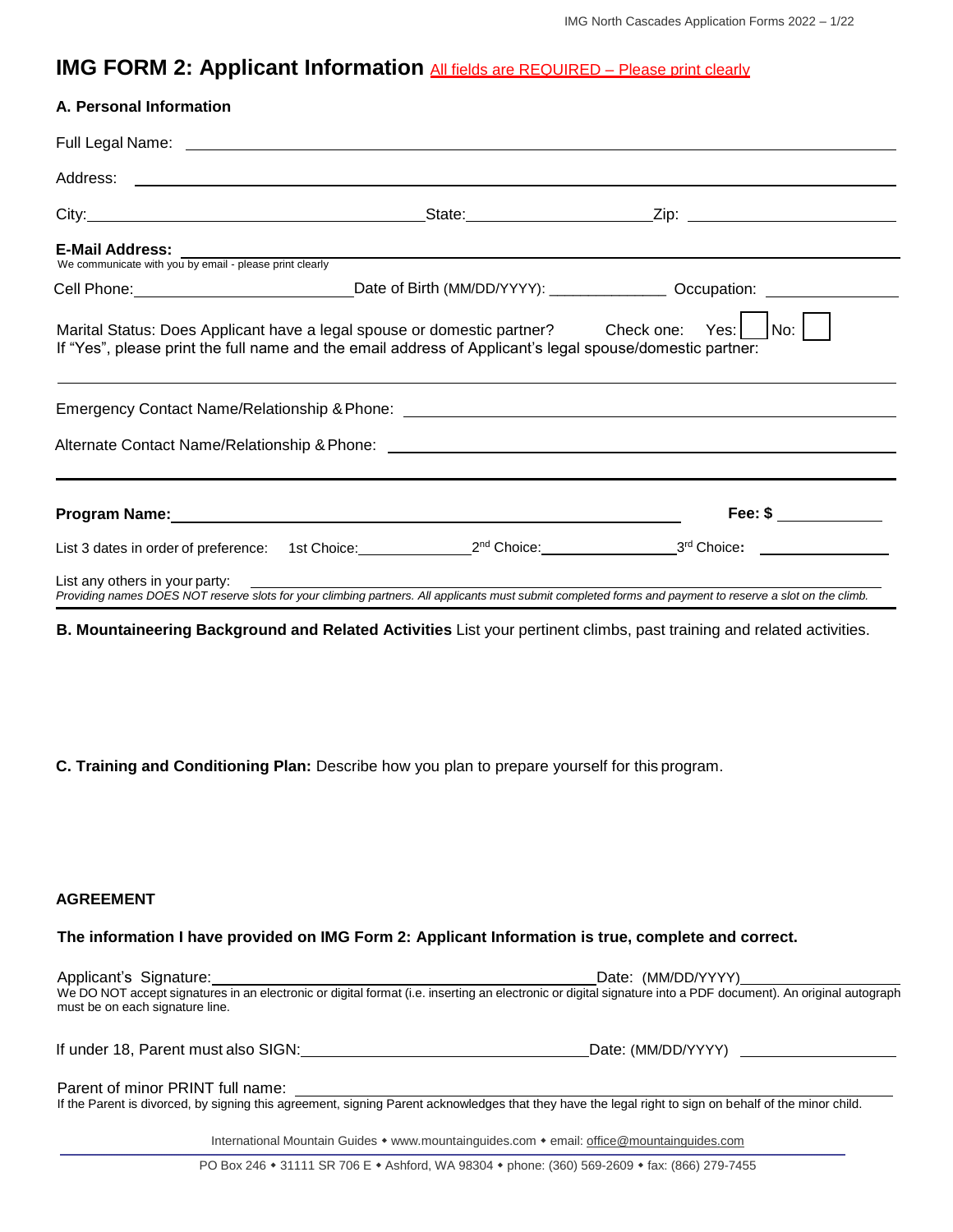# **IMG FORM 3: Applicant Medical Information All fields are REQUIRED – Please print clearly**

Climbing and hiking at altitude is extremely strenuous. In addition, medical care may not be immediately available in the backcountry. We do not want you to engage in any activity that would be detrimental to your health or which would be opposed by your doctor because of recent illness, injury, surgery, etc. If you have any questions regarding your participation in the expedition, please contact your doctor.

| Name:                 | Date of Birth (MM/DD/YYYY): |         |                              |  |
|-----------------------|-----------------------------|---------|------------------------------|--|
| Gender:<br>(Optional) | Heiaht:                     | Weiaht: | Please describe your health: |  |

#### **Do you have, or have you ever had the following: (Indicate YES or NO to each, provide explanation for YES answers)**

| <b>CONDITIONS:</b>                        | <b>YES</b> | <b>NO</b> | If YES, provide detailed explanation |
|-------------------------------------------|------------|-----------|--------------------------------------|
| Allergies                                 |            |           |                                      |
| <b>Medically Restricted Dietary Needs</b> |            |           |                                      |
| <b>Diabetes</b>                           |            |           |                                      |
| Epilepsy                                  |            |           |                                      |
| Asthma                                    |            |           |                                      |
| <b>High Blood Pressure</b>                |            |           |                                      |
| <b>Heart Disease</b>                      |            |           |                                      |
| Are you pregnant?                         |            |           |                                      |
| Previous Altitude Problems                |            |           |                                      |
| Cerebral or Pulmonary Edema               |            |           |                                      |
| Frostbite                                 |            |           |                                      |
| Speech, vision, hearing impairment        |            |           |                                      |
| Shoulder, back, knee problems             |            |           |                                      |
| <b>Dislocations</b>                       |            |           |                                      |
| OTHER:                                    | <b>YES</b> | <b>NO</b> | If YES, provide detailed explanation |
| Surgeries                                 |            |           |                                      |
| Medications                               |            |           |                                      |
| Tobacco use                               |            |           |                                      |
| Get cold easily                           |            |           |                                      |
| Limitations on activities                 |            |           |                                      |
| Other conditions that might affect health |            |           |                                      |
|                                           |            |           |                                      |
|                                           |            |           |                                      |

#### **AGREEMENT**

#### **The information I have provided on IMG Form 3: Applicant Medical Information is true, complete and correct.**

Applicant's Signature:  $\blacksquare$ We DO NOT accept signatures in an electronic or digital format (i.e. inserting an electronic or digital signature into a PDF document). An original autograph must be on each signature line.

| If under 18. Parent must also SIGN: | Date: (MM/DD/YYYY) |
|-------------------------------------|--------------------|
|-------------------------------------|--------------------|

#### Parent of minor PRINT full name:

If the Parent is divorced, by signing this agreement, signing Parent acknowledges that they have the legal right to sign on behalf of the minor child.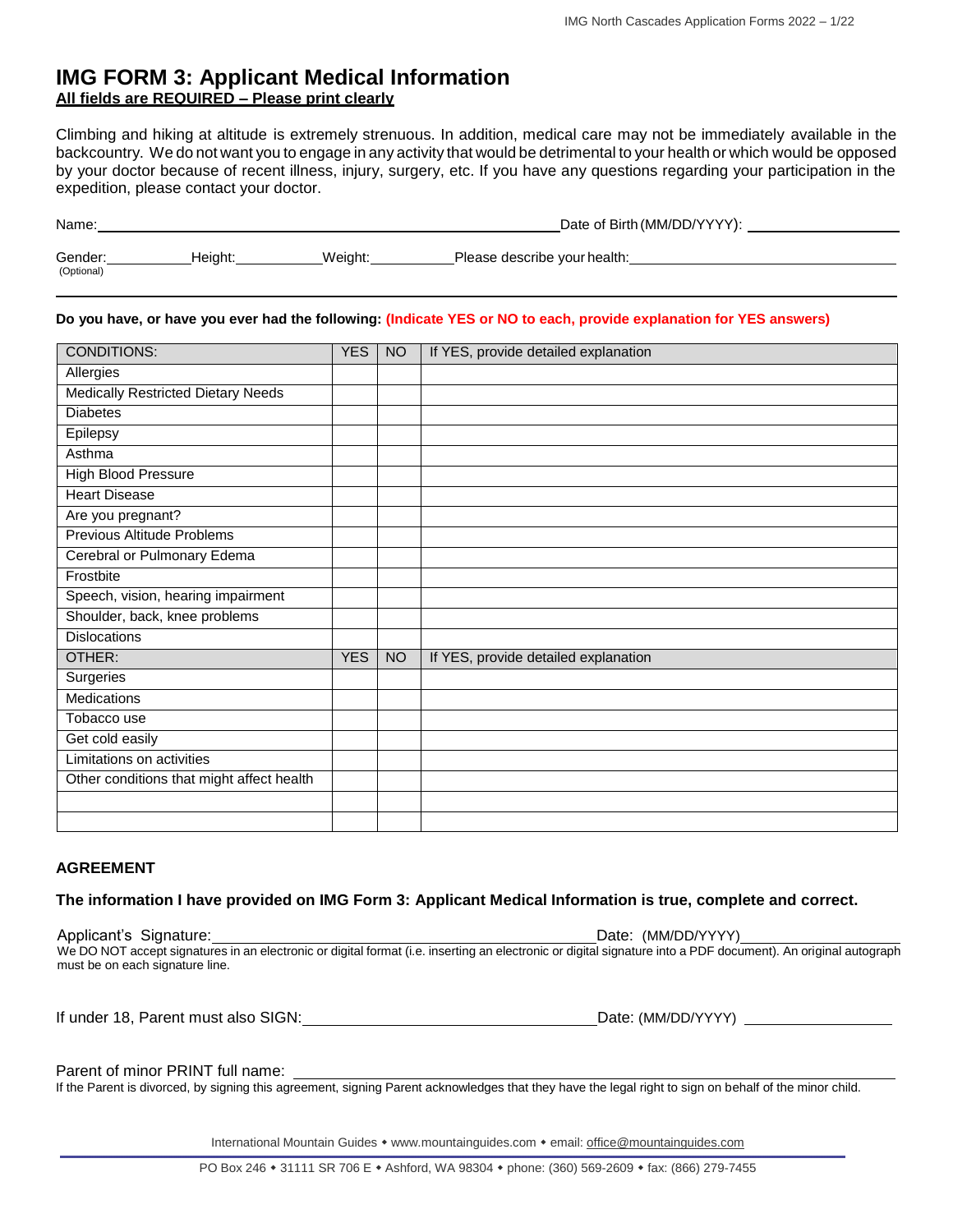# **IMG FORM 4: Acknowledgement of Risk and Contract (Page 1 of 3)**

### **IMPORTANT: THIS IS A LEGAL DOCUMENT**

Please read and understand this document before signing. If you have any questions, please consult us and/or your attorney. Please review and sign with spouse (or parent if minor).

INTERNATIONAL MOUNTAIN GUIDES, LLC. (hereinafter also referred to as "IMG") has taken care to ensure that our Participants experience a rewarding mountaineering expedition. We wish to inform our Participants that mountaineering and foreign travel are not risk-free. The same elements that contribute to the unique character and fun of exploring and climbing mountains, such as the physical exertion or outdoor living, can cause loss or damage to equipment, injury, illness, or in extreme cases, permanent trauma, paralysis, or death. We do not want to heighten or reduce your enthusiasm for the experience, but we do want you to know in advance what to expect and to be informed of some of the possible risks. We ask that you read this acknowledgement of risk and contract, sign it, and return the original documents to our office.

### **ACKNOWLEDGMENT OF RISK**

You, the Participant, need to understand that you are going to be entering an environment with significant hazard and risks, including those associated with living, camping, traveling out of doors, traveling in foreign countries that may be politically unstable, worldwide dangers associated with the war on terrorism, and with the forces of nature. Below is a list of the possible hazards, but not all of the hazards you may encounter.

Travel is by vehicle and on foot. Travel by foot is over rugged unpredictable trail and off-trail terrain, including boulder fields, downed timber, river crossings, high mountain passes, snow, ice, glaciers, steep slopes, and slippery rocks. Attendant risks include vehicle accidents, falling, drowning, and others usually associated with such travel, as well as environmental risks. The risks associated with transportation can be as great as the mountaineering risk itself. You assume the risk of all travel arranged by yourself or by IMG.

Meals are prepared over stoves and sometimes-open fires. Water often requires disinfecting before use. Camping hazards may include burns, tent fires, carbon monoxide poisoning, cuts, diarrhea and flu-like illness.

Environmental risks include rapidly moving, deep or cold water, insects, snakes, and predators including large animals, falling and rolling rocks, lightning, avalanches, flash floods, and unpredictable forces of nature, including weather that may change to extreme conditions without notice. Additional risks are frostbite, high altitude illness, sunburn, heatstroke, dehydration, and other mild or serious conditions.

Climbing and Mountaineering are hazardous. The obvious accidents that occur in climbing are falling while climbing, whether you fall only a few feet, part way down the mountain, or all the way to the bottom. As you fall you may hit objects or the terrain in your path. If a rope stops your fall, the jolt from the rope may cause injury. Falling to the ground may cause serious injury from any height. In addition to the hazards of falling, falling objects may hit you. Rocks, ice, snow, climbing equipment and even people may fall and hit you as you are standing or while climbing.

Equipment may fail. The extreme conditions of the environment in which climbing and mountaineering equipment is used in conjunction with the damage caused by the environment can cause climbing equipment to fail. The rock or ice to which you are holding or to which you have placed protection may break, causing you to fall or causing your protection to pull out from the rock or ice. As you climb you may pull out protection from the rock or ice. You may experience injury from holding on to the rock or using equipment. You may also experience rope burns from handling the rope. There are many hazards associated with snow, ice, and glacier climbing. Ice climbing is a technical activity involving the use of technical equipment including ice axes and crampons. Ice axes must be used properly to be effective and to prevent injury to you or other people. Crampons have sharp points on the bottom and front of the boot. These points are dangerous to you and other people. Ice climbing involves cold, water, and steep terrain. Ice is constantly falling and can cause injury if you are hit. Other objects may fall and hit you due to thawing or being knocked down by the ice or other climbers.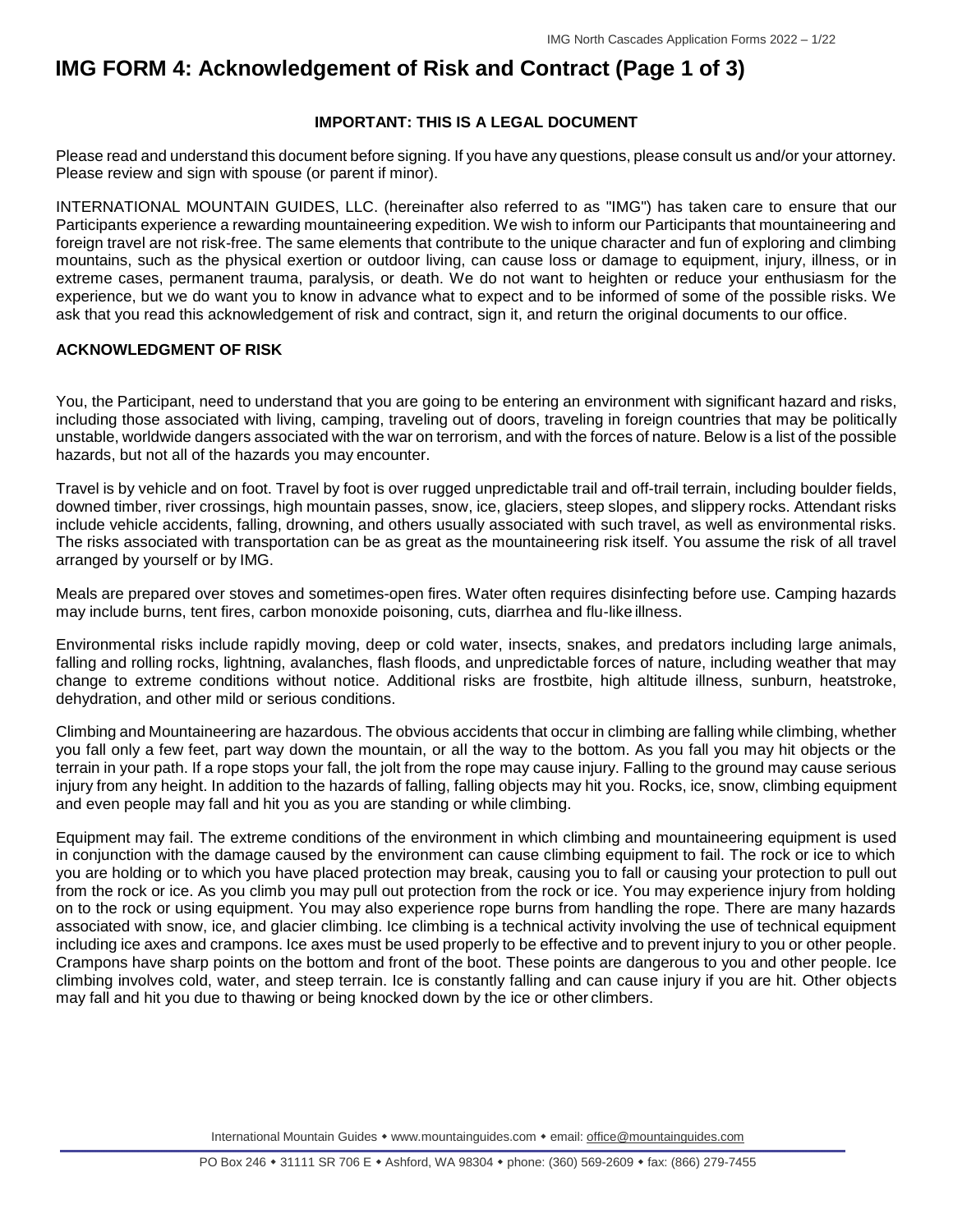# **IMG FORM 4: Acknowledgement of Risk and Contract (Page 2 of 3)**

Avalanches are often a threat in the mountains. An avalanche is snow and ice that has released from the mountain and is moving down the mountainside. If you are trapped in an avalanche, you can be injured or suffocated by the avalanche or trapped in the avalanche, which may kill you. The avalanche debris may force you into a collision with other immovable objects, which might injure or kill you or you may be forced into a crevasse or over a cliff.

Glacier travel is always dangerous. Crossing crevasses or walking over snow bridges covering a crevasse can lead to a fall into a crevasse. Falling into a crevasse can cause injuries due to the fall or objects hitting you during and after your fall. You may also be injured while stopping in the bottom or wedging into the sides. Once in a crevasse you will be subject to cold and hypothermia. Another aspect of glacier travel to be aware of is the danger from seracs, large blocks of ice or snow you may need to walk near or around. While crossing glaciers or hiking in the mountains, you may be in an area where seracs or ice can fall, injuring or killing you.

You may trek and climb at altitude to which you will not be accustomed. Altitude sickness is the term used to describe the effects on a human body at altitudes higher than the person is accustomed to. Altitude sickness is usually associated with nausea, headaches and a loss of appetite. Altitude sickness can lead to conditions that may result in death. You must understand that the mountaineering expedition in which you are about to participate includes a high degree of risk of hypothermia. High Altitude Pulmonary Edema (HAPE) and High Altitude Cerebral Edema (HACE) occur when you are at altitudes and have not acclimated properly. HAPE and HACE can be fatal if not recognized and treated quickly. Hypothermia is the name for a medical condition where the core body temperature drops to a point that the body is unable to maintain and heat itself. Hypothermia can quickly result in death.

You may be hours or days from any medical facility. In an emergency the people treating you may not have the same standards as hospitals or doctor's offices in the United States. You will need to be vigilant in your normal daily habits such as eating, hand-washing and bodily functions to not introduce dangerous bacteria, virus and diseases into your system.

Decisions made by the IMG staff and Participants on a high altitude expedition are based on a variety of perceptions and evaluations, which by their nature are imprecise and subject to errors in judgment. Participant understands and agrees to abide by these decisions. **However, the Participant must exercise their own ability and thought in keeping safe and secure, and is solely liable for their safety. Absent direction from IMG, it is his or her decision to travel, return home or descend at any time.** Throughout the trip, Participant is responsible for his or her own safety and for the safety of other members of their expedition. Participant agrees to adhere to all decisions made by the employees, contractors, guides, owners and members of IMG at all times. Participant understands that those decisions may be based on many factors, including the overall safety of the group. Participant understands and agrees to those decisions, which are in fact the way most professionally conducted high-altitude expeditions operate.

There is a high level of stress and anxiety while undertaking any mountaineering expedition. In addition, you may encounter or see sights, which may disturb you. It is also possible that some participants will suffer mental anguish or trauma from the experience or their injuries.

This list is not an exclusive or exhaustive list of possible risks, injuries, trauma, or accidents that may occur while mountaineering. Most of these injuries are rare and you are not likely to encounter them, however they have occurred historically and you need to know about them, as well as other possible injuries not mentioned above. Some injuries occur more often when the participants are using illegal drugs or alcohol or are not physically able to undertake the expedition, so the use of illegal drugs or alcohol will not be permitted on the trip while engaged in climbing or mountaineering.